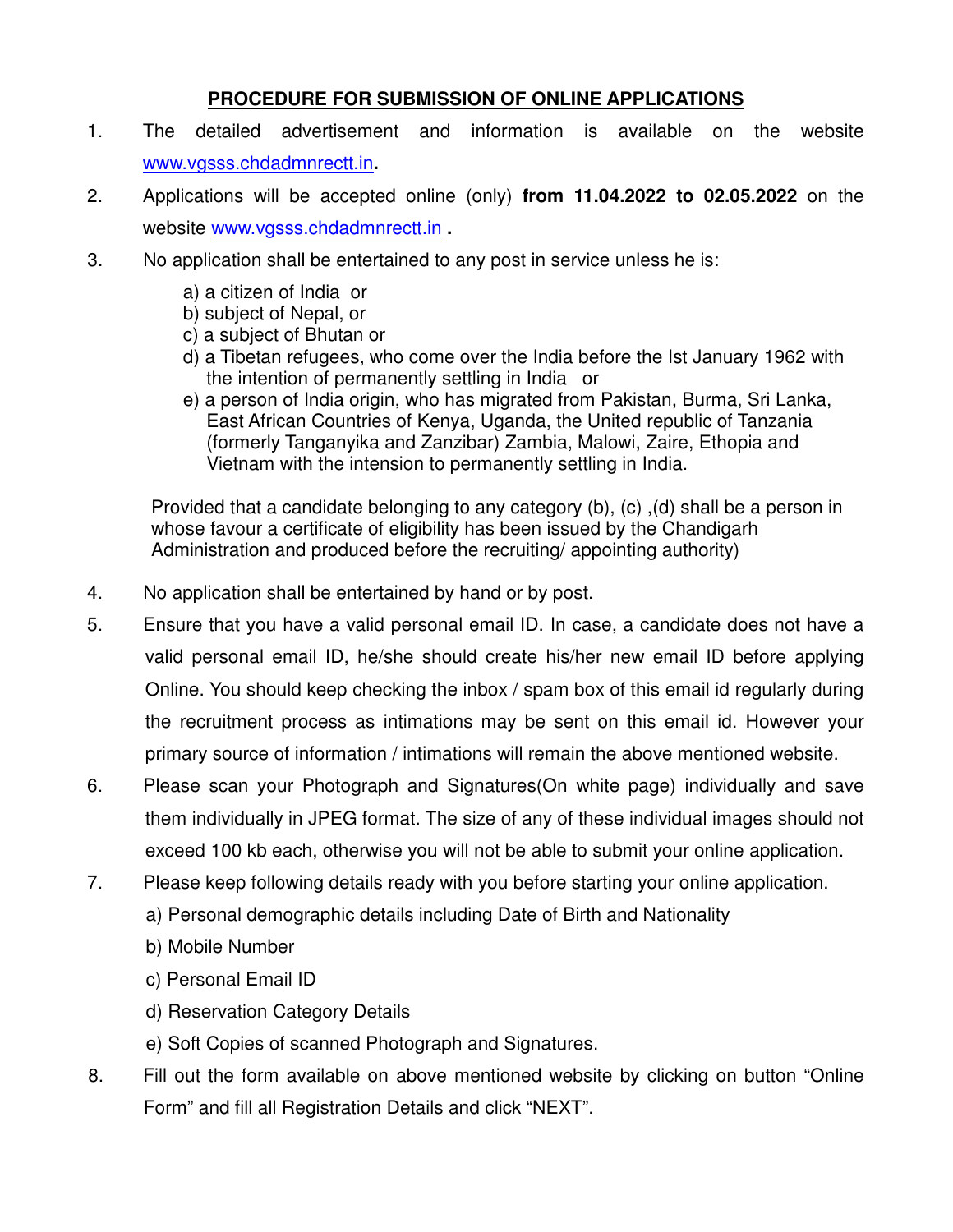- 9. The name of the candidate or his/her father/mother/husband etc. should be spelt correctly in the application as it appears in the certificates/mark sheets. Any change/alteration found may disqualify the candidature.
- 10. This will Display your **login id** and **password**. Please note these down (or take print of screen shot) and keep them secret with you as you will require these while logging into the recruitment portal. In fact you will be required **to download the Admit Card** from this portal later on by logging through same login id and password.
- 11. Click "Next" will take you to "Educational Qualification" Page.
- 12. Fill Relevant Educational Qualifications, one by one, pertaining to the Selected Post. Click "Next" after filling all qualification details. This will take you to "Other Information" Page.
- 13. Fill in all the details one by one and Click "Next".
- 14. Fill Correspondence and Permanent address and Upload the scanned copies of photograph, signatures and click "Next". This will take you to "Verify and Confirm" page.
- 15. Read Preview of Application carefully. If you want to change anything click on "Edit Form", this will take you back to "Modify Registration" Page. Follow steps as described earlier. Otherwise go through **Declaration** para carefully. If you fulfill all conditions and criteria of the Employment Notice regarding Age, Educational Qualification, Physical standards etc., then and only then check the "**I Agree**" box. Please note that Scrutiny w.r.t. all eligibility criteria will be done at the time of Verification of Documents. Submission of Application does not endorse your eligibility.
- 16. Submit the Application form by clicking on the "**Submit**" button.
- 17. Now you are ready to print Bank Challan.
- 18. Click on the link **"BANK CHALLAN"** and take a print out of the challan form.
- 19. **WAIT FOR 48 HOURS BEFORE YOU DEPOSIT THE FEE AS IT WILL TAKE MINIMUM 24 HOURS TO TRANSMIT YOUR DATA TO THE BANK.**
- 20. Application fees (non-refundable) amounting to as shown below will be payable for each post through challan, generated after online filling of application.
	- • **All Candidates Rs. 1000/-**
- 21. It is important to note that the requisite fee can only be deposited in any branch of State Bank of India, as the department has only nominated State Bank of India for Collection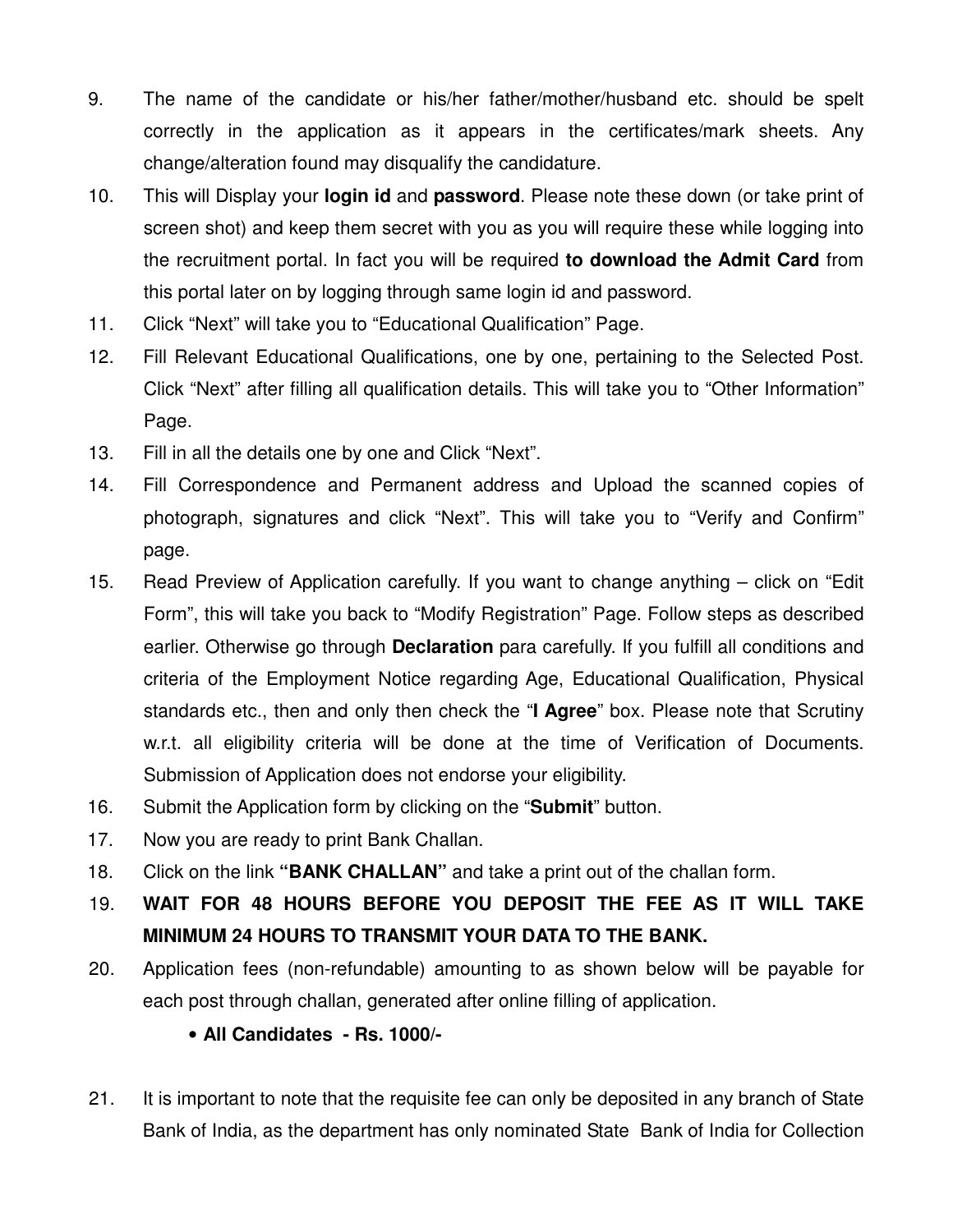of Fee. Fee paid in any other bank or in any other format (Cheque, Postal Order, Demand Draft etc.) will not be accepted. **After depositing the fee, you will get Two copies of challan receipt.** Bank copy will be kept by the bank where you will deposit the fee.

- 22. The candidates can check his / her fee confirmation by logging in by entering his/ her registration number and password on the website 48 hours after depositing the fee.
- 23. Take TWO printouts of the Application Form by logging in with your login id and password. Affix the same passport size photograph (which was uploaded with the online form) on it and keep it safe with you. **DO NOT SEND IT TO US.** This application printout with photograph affixed on it will have to be submitted during counseling along with the original copies of following:
	- a) Relevant Degree/Diploma Certificate.
	- b) Original counterfoil of the Fee Payment Challan
	- c) Proof of Date of Birth Certificate of Matriculation/Higher Secondary
- 24. Any correction in the particulars can be made by the candidate himself/herself on the website. For this purpose, the candidate has to log in by entering his/ her registration number and password. Correction in selection of Posts, Name of the Candidate and Date of Birth will be available only up to acceptance of Declaration and SUBMISSION of Application form. Other corrections can be made up to Closing Date of submission of Applications. No correction can be made by the candidate after the closing date.

## 25. **Conditions which may render you ineligible**

a. Insufficient fee;

## **b. Examination fee deposited in a bank other than designated Bank or deposited by any mode other than Bank Challan;**

- c. Wrong/incomplete information given in the Application Form;
- d. Candidates debarred by any government department/board/commission;

e. Non-fulfillment of any of the eligibility conditions, including those of age and educational qualifications.

26. All the updates, information and notices will be uploaded on the website mentioned above. Thus, the candidates are advised to visit the website on regular basis. No separate information will, generally, be sent through post or other means. Any information that is uploaded on the above mentioned website will be deemed to have